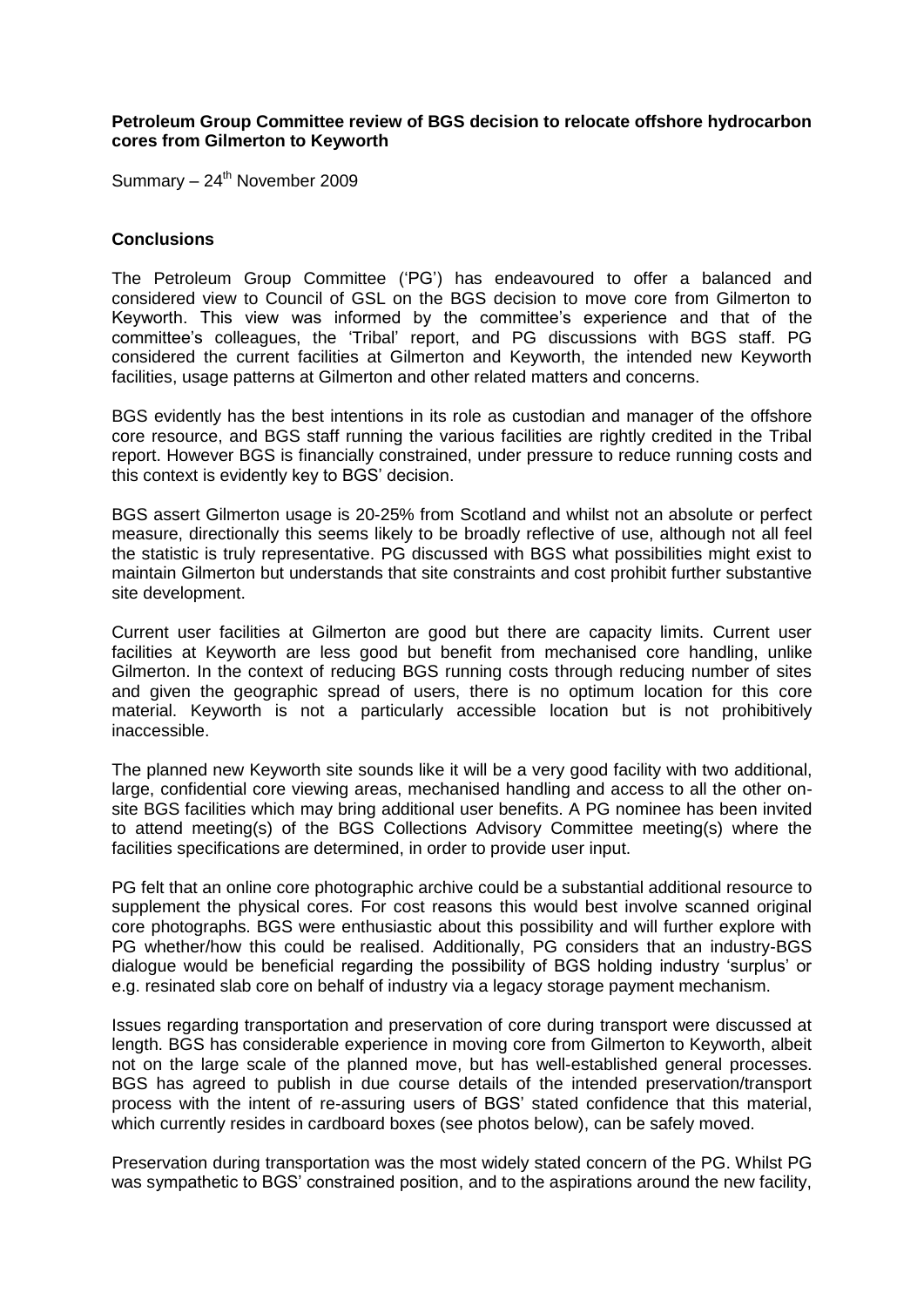until the packing/transport process has been analysed in further detail, costed and published, a majority of PG committee members were unwilling to wholeheartedly support the planned move at this stage.

Given the financial constraints on BGS, it is to say the least unfortunate that the vocal public debate has focussed exclusively on the relatively narrow Gilmerton issue. BGS" decision is clearly driven by wider funding constraints which impact upon BGS ability to act as custodian of invaluable and essentially irreplaceable material which bears upon the UK"s future energy security.

# **Introduction**

Petroleum Group Committee ("PG") was asked by President of GSL to review the BGS decision to consolidate offshore core in Keyworth and to present views to GSL Council meeting on 25<sup>th</sup> November. PG endeavoured to do so in as well-informed and balanced a fashion as possible, informed by the experience of PG members and their colleagues, the Tribal report commissioned by BGS to assess options and recommend a preferred course of action, and both email and teleconference discussion with BGS staff. PG excluded consideration of BGS decision-making and consultation processes or other elements of the *status quo ante* which were felt not fruitful to explore.

The matter was debated in two teleconference calls between a subset of PG members, the second of which involved Richard Hughes (BGS Director of Information and Knowledge Exchange) and Ian Jackson (BGS Operations Manager). BGS input and assistance in clarifying matters and responding to PG questions is acknowledged and appreciated.

# **Discussion Notes**

# **Context of BGS Decision**

Perhaps not widely appreciated though explicit in the Tribal evaluation mandate is BGS driver to reduce running costs. BGS describes their financial position as "highly pressurised" and the geographic spread of curated data and material over multiple sites leads to excessive running costs. BGS has a duty to respond responsibly to this situation and can be readily seen to be in a situation of endeavouring to maintain a high standard and provision of service in a financially constrained environment.

## **Current facilities at Gilmerton**

Seen as broadly "fit for purpose" from a user perspective (core description and core presentation/workshop), albeit often fully in use and hence needed to be booked some time ahead; could be larger. Considered readily accessible by public transport albeit distant for southern and international users. Recognition that manual handling issues exist at Gilmerton though HSE record understood to be exemplary.

*Question*: could Gilmerton be cost effectively upgraded to expand/improve viewing facilities and reduce the manual handling?

*Response:* BGS explained that palletised storage (per Keyworth) is the most efficient storage approach and cannot be accommodated at Gilmerton without a complete rebuild (ceilings too low, foundations too weak), involving temporary core storage and major user disruption, if indeed planning permission were securable, which was doubted.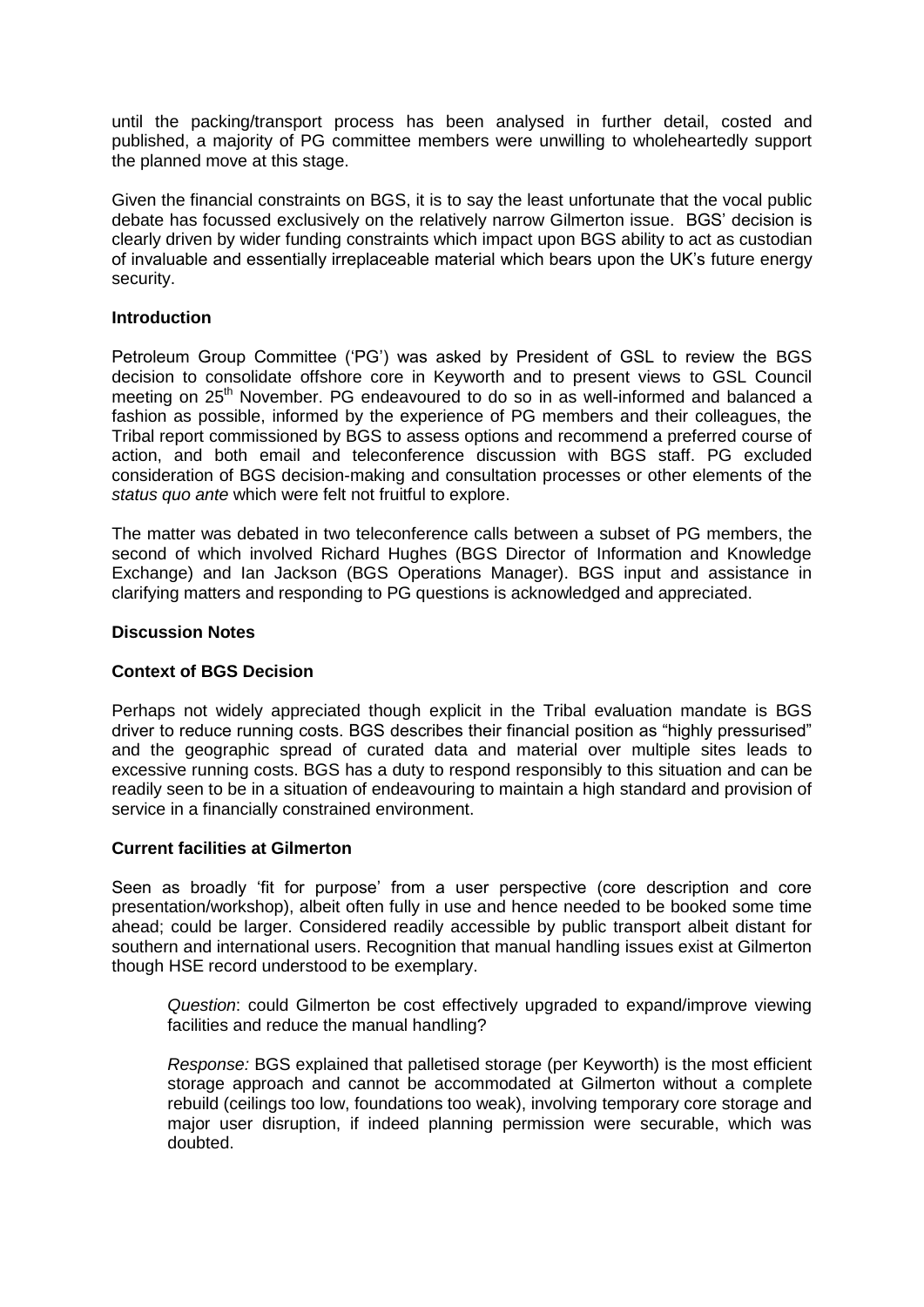# **Current facilities at Keyworth**

Seen by users as less amenable than Gilmerton; no separate fully enclosed viewing space and no facilities for more than one group to work privately, canteen shared with BGS staff and little offsite facilities. Not as accessible by public transport. Recognised that highly mechanised handling is in use and is operationally preferred as it all but eliminates manual handling.

# **New facilities at Keyworth**

BGS press release announces a new, purpose built facility at Keyworth. Unfortunately no detail on what is envisaged and how the facilities would compare with those presently at Gilmerton and Keyworth. Clearly if designed as, and funded to be a world class facility, this could be a considerable benefit, with greater proximity to BGS staff and analytical facilities but absence of detail allows room for a more sceptical view as to what may be built if funding is limited.

*Question*: what is planned at the new Keyworth facility and how will it compare with present Gilmerton/Keyworth facilities? Will BGS seek user input into requirements definition?

*Response:* BGS advised that Keyworth core storage will be doubled in size with mechanised racking and room for much future growth. Access to photographic, laboratory facilities, BGS staff and other on-site facilities seen as advantageous. BGS are reviewing other facilities to ensure best practice. Two confidential viewing labs to be established of a size akin to those at Gilmerton, additional to the existing viewing labs. PG would be welcome to visit Keyworth to review the existing arrangements. Also noted that the facilities do need to function to National Archives standards. BGS intend for a world-class addition to the existing facilities.

BGS invited PG to nominate an individual to attend BGS Collections Advisory Committee meeting(s) where the facilities specifications are determined.

## **Location and accessibility**

Various views expressed as to whether Gilmerton is or is not preferred over Keyworth. Those in N England/Scotland prefer Gilmerton. Those in central/south England seemed to prefer Keyworth, to the extent that preferences were expressed. General view that Gilmerton is more accessible because Edinburgh seen as better connected.

## **Transport of cores**

Substantial reservations raised as to the ability to shift such large quantities of rock to Keyworth. Assumed that the main holding of BGS is the biscuit cut, not resinated slabs, packed in cardboard boxes (see photos).

*Questions*: have transport/preservation costs been fully considered and factored-in to the cost-benefit analysis? Has there been consideration as to how to protect/preserve the core and what operational procedures to use to do so? What is the timeline – how long/will Gilmerton be out of action during any move? Whilst all the material in the store will have been moved there historically by lorry to its present location, will dozens of lorry convoys get the same care and attention as a single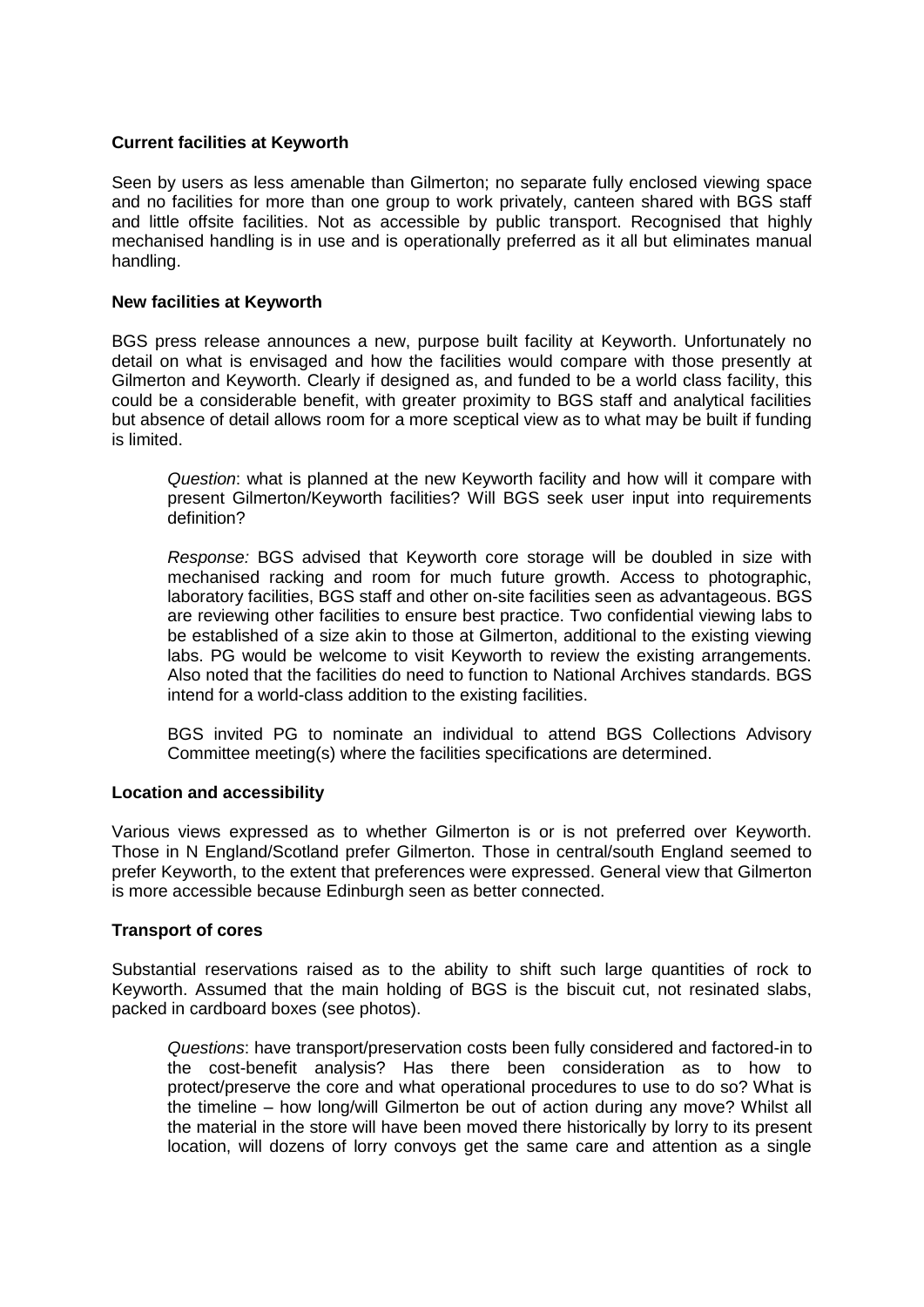lorry dispatched by an operator? To what extent will the value of the resource be impaired by damage in transit?

*Response:* BGS have costed transport and preservation with a contingency to allow for areas where further work is needed to determine the optimum preservation method (e.g. double-boxing) and are confident the £330k mentioned in the Tribal report is sufficient. Bar-coded and palletised boxes of onshore core have been dispatched from Gilmerton to Keyworth in presumably much smaller quantities over many years. BGS is not aware of damage to core as a result of such transport. Noted that some core is in a sub-optimal condition due to prior usage over the years.

At Keyworth, pallets are transferred direct into the racking. BGS would expect minimal user disruption at Gilmerton as the process is well-defined.

Details of the planned transport/preservation procedures are not fully defined but BGS are happy to publish these in due course and repeatedly asserted their commitment to move the material without damage and their belief based on experience that this is readily achievable. In the absence of detail on this process, a significant number of PG committee members retained reservations as to the ability to transport the core effectively. Some typical photos of current boxed Gilmerton core are attached.

#### **Current Gilmerton usage patterns**

Tribal report is less than clear in terms of statistical analysis of usage. Seemed intuitively difficult to accept that only 25% of use arises from Scottish users.

*Question*: What is a core store "use" (sensu Tribal) and if considered in terms of core store days, would the 25% from Scotland statistic still be accurate?

*Response:* BGS advised ""A core store "use" sensu Tribal is single invoice for commercial customers or a single waivered (notional) invoice for academic customers. It might represent 1 or more labs for 1 or more days. On average, 1 core store "use" typically reflects 2.52 "core-lab days". During 2007-8 & 2008-9 Scottish academic visits averaged 1.9 "core-lab days" and Scottish commercial visits 2.0 "core-lab days", so the 25% Scottish usage is in fact an over-estimate and it should be approximately 20%"".

*Question*: if BGS had looked at the origination of users (e.g. from the visitors book), what would be the usage distribution?

*Response:* BGS advised very difficult to assess usage on this basis due to data limitations and felt that if it were possible, such an approach would not substantially skew the outcome. BGS felt that invoice-based was the most objective way to assess the usage and they had done so in good faith to provide the best analysis.

#### **Other**

Separation of physical core from core photos (incomplete suite in released well dataset as photos understood not to be an obligatory data release item) seen as a less than effective approach. A complete photographic archive of core, accessible online, would be a valuable and useful way to maximise the utility of this material and, whilst not inexpensive, could be recorded as part of any move process and associated re-boxing of material?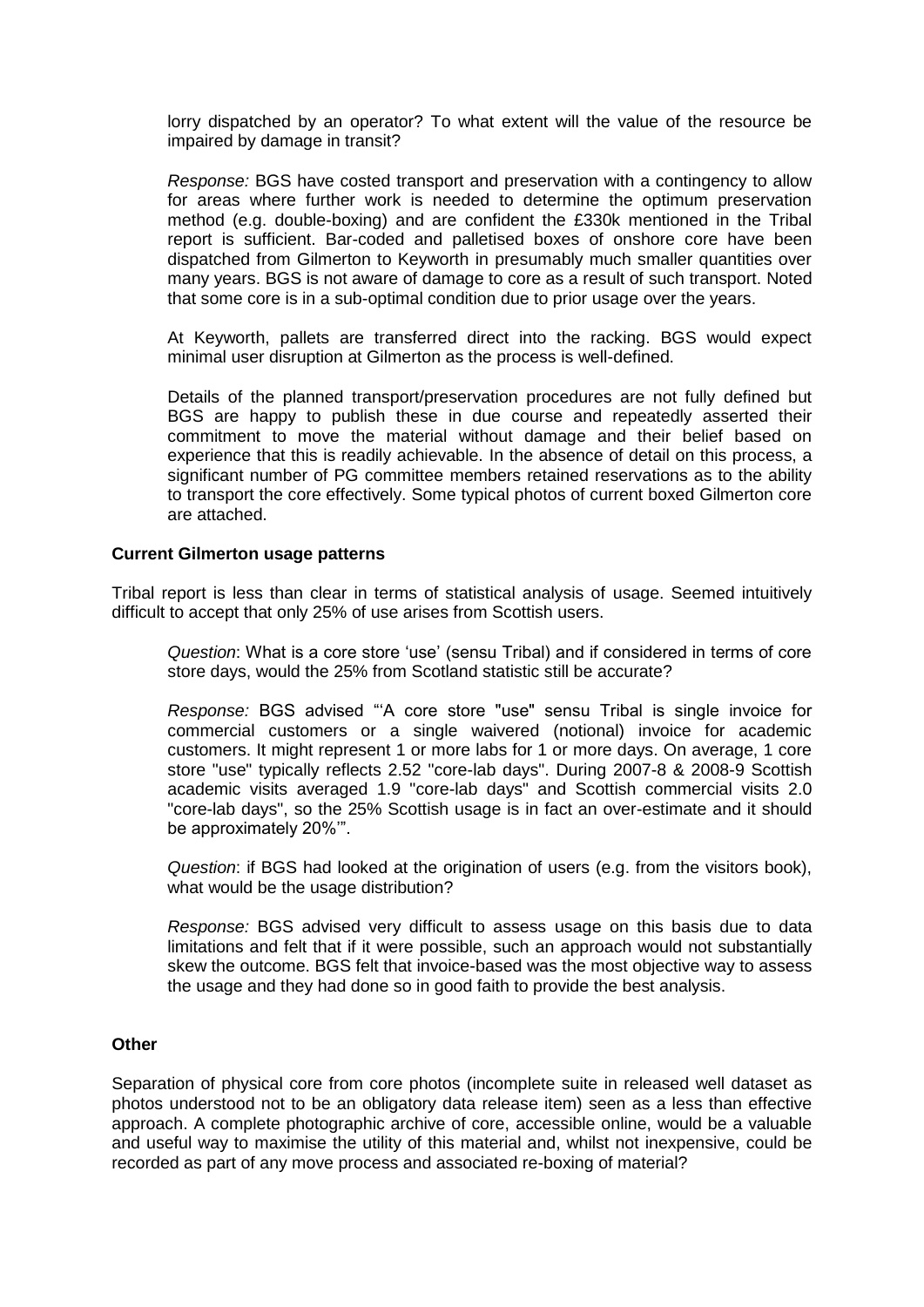*Question*: could an online core photograph database be realised?

*Response:* BGS felt that cost to photograph would be prohibitive but if the operator"s original core photographs could be compiled into a complete set and with necessary permissions, there were no obvious technical barriers to creating such an online dataset, in the same way that NPD do in Norway.

PG undertook to further explore this idea with BGS and, if deemed realisable, to assist in securing the necessary data from operators as this would lead to an extremely valuable database, recording the condition of cores soon after their recovery.

Surplus industry core: there are suggestions, believed not to be apocryphal, that some companies have dumped core material deemed 'excess to requirements'. It seems extraordinarily short-sighted to be doing so if instead the material could be used to improve the BGS collection. Is there a communication channel from industry to BGS whereby alternative mechanisms for BGS to hold at least "surplus" core, if not even hold a larger suite of core material from industry such as the resonated slabs, perhaps with a legacy payment to BGS? This deserves consideration through e.g. CDA, UKOG.

# **Typical Gilmerton offshore core**